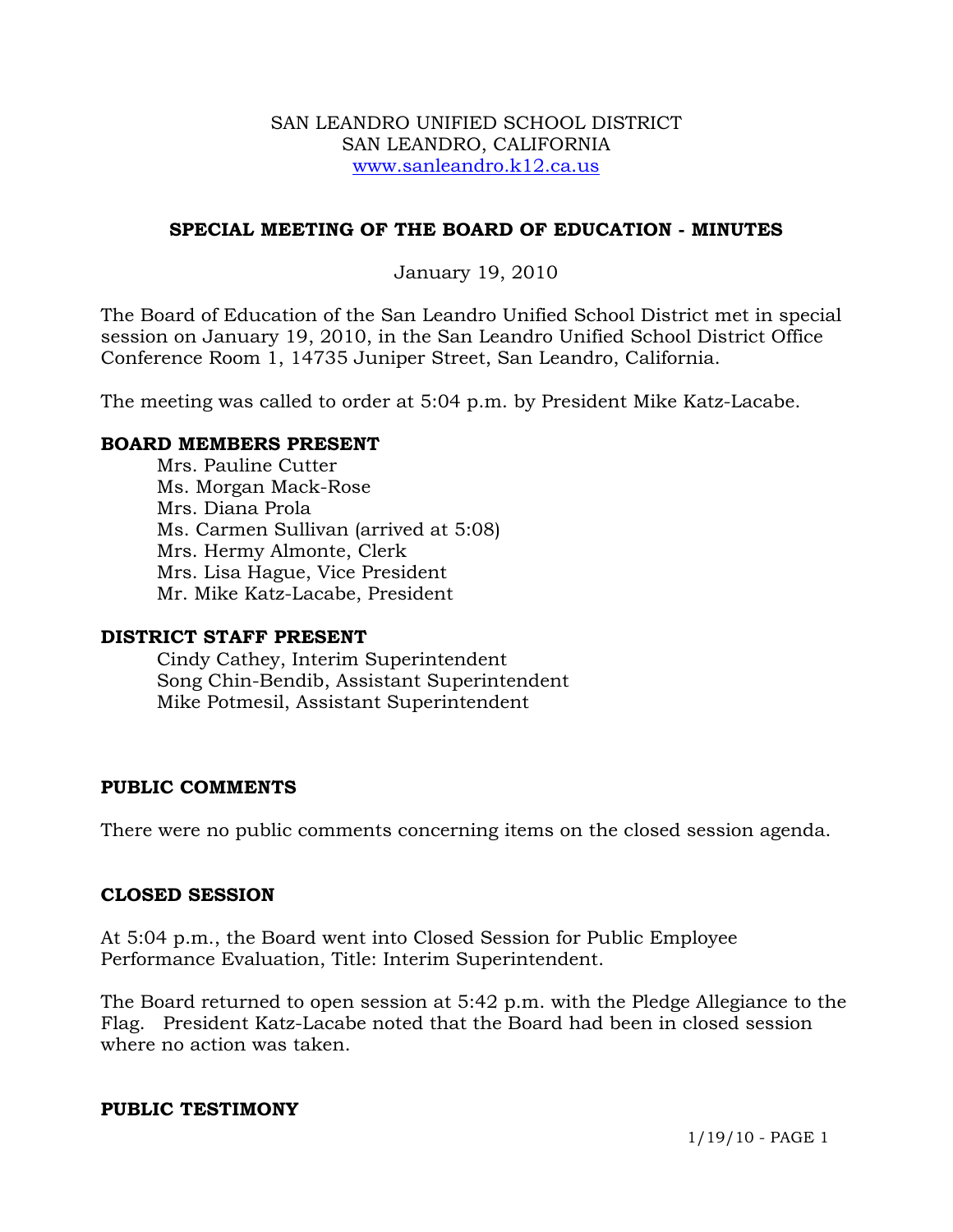#### None

#### **DISCUSSION**

#### Human Resources

## 2.1-CF Discuss and Consider Superintendent Search Firm Proposals and Narrow the List to Those Firms from Whom the Board will Request a Detailed Presentation

The Board discussed and considered superintendent search firm proposals and narrowed the list to those firms from whom the Board would request a detailed presentation.

Assistant Superintendent Mike Potmesil said that seven proposals were received, noting that he was not recommending a recently received proposal from DHR because of their \$50,000 fee for services.

Mr. Potmesil said that the firms were sent a questionnaire including nineteen questions ranging from their process i.e. closed or open, recruitment, if they had a "stable" (own group of administrators), number of consultants, if District staff would be used, visitation of candidates, costs, and services. Mr. Potmesil said that he reviewed the responses and distributed a chart comparing these proposals for the Board to review, noting that overall the firms offer similar services with the biggest difference being the cost and follow-up.

A concern was raised as to whether or not this was the time to perform a superintendent search due to budget uncertainties. It was suggested that they delay the process.

The Board agreed that, with the number of districts engaged in the search process, the timing might not be right and delaying the search would be a good idea.

They also agreed that regardless of the Board's decision to proceed, they needed to narrow the number of search firms under consideration to three. Board members discussed the backgrounds and services of the various search firms. The Board selected *The Cosca Group, Leadership Associates and Dave Long and Associate*, to be brought forward to a future Board meeting for further discussion regarding their next steps including a possible presentation on services and fees by each of the three firms and the timeline for the superintendent search.

On a motion made by Trustee Prola and seconded by Trustee Mack-Rose, the Board selected *The Cosca Group, Leadership*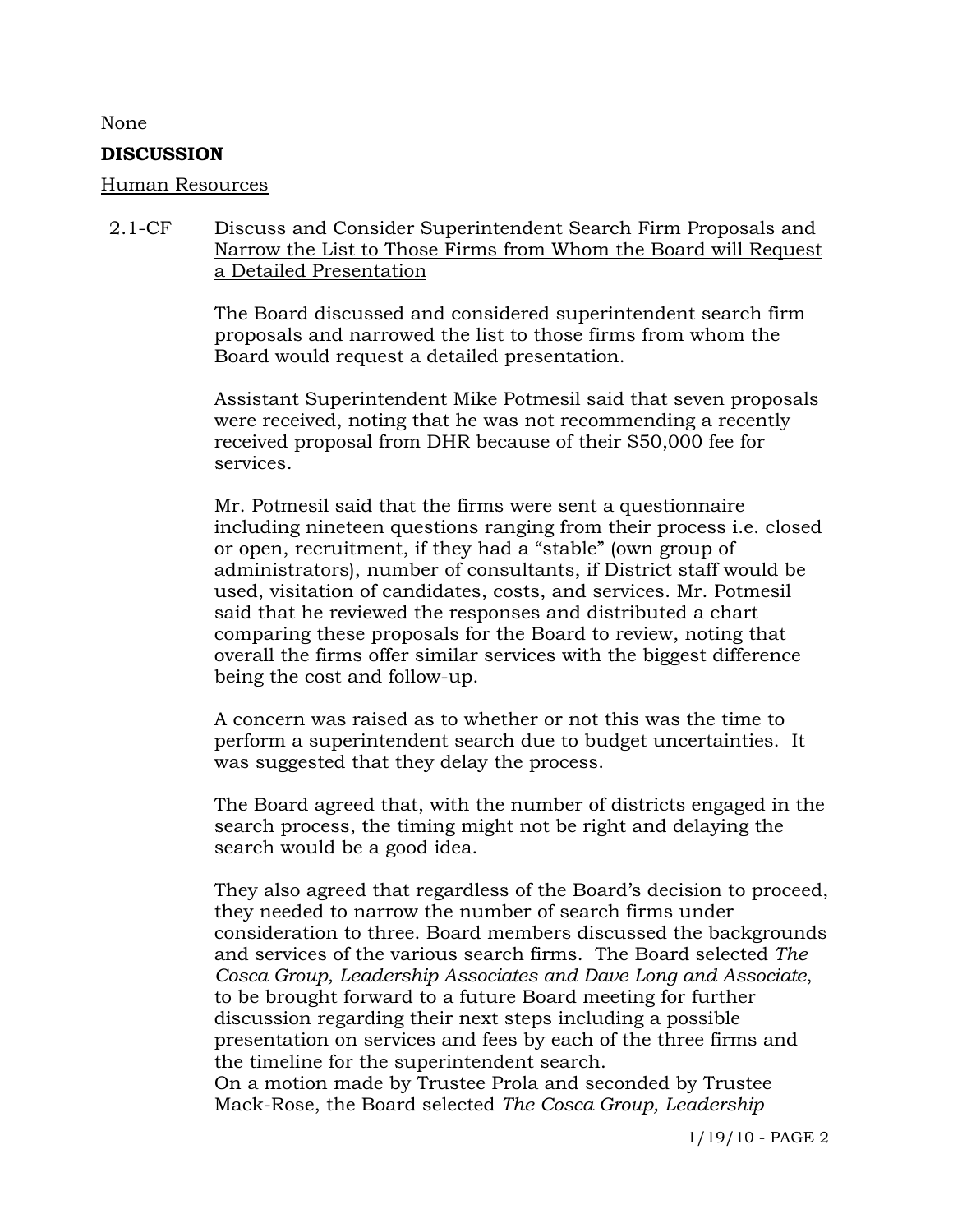*Associates and Dave Long and Associates* to request a detailed presentation to the Board at a future Board meeting by a 7-0 vote.

## **BOARD MEMBER COMMENTS**

• Trustee Mack-Rose was concerned that the committee assignments had not yet been made. President Katz-Lacabe confirmed that the assignments had been completed and would be emailed, adding that any modifications to the committee structure would be discussed at the next regular Board meeting.

Trustee Mack-Rose reported that she participated in the CSBA's 2010 Forecast Webcast and while the experts are warning of more hard times ahead, she found it interesting, recommending that the Trustees listen to it, adding that it will help the Board explain to the community this very complicated budget that the Governor has proposed.

Trustee Mack-Rose asked for and received consensus to have Trustee Prola attend and speak at the Eden Area League of Woman Voters' meet and greet event on February 5, from 5:30-7:30 p.m.

Trustee Mack-Rose attended Bancroft Middle School's PTA meeting and heard a presentation given by San Leandro High School principal Linda Granger regarding the San Leandro High School Fred Korematsu campus. Trustee Mack-Rose reported that from feedback she received, parents are concerned that social transitioning, equity work, and educating the students about Fred Korematzu, for example, have not been addressed. She suggested that the Board Curriculum Committee speak to Linda Granger about a core course.

 Trustee Mack-Rose attended the PTA meeting at Roosevelt Elementary School where a parent shared how pleased she was with the Interim Superintendent selection, but was concerned about not appointing additional help.

- Trustee Sullivan welcomed Cindy Cathey as Interim Superintendent and offered her assistance during this transition.
- Trustee Almonte asked for an update on the District-wide Disaster Preparedness drill in light of the recent earthquakes that have been occurring. Interim Superintendent Cathey stated that the District reviewed the District's plan with two consultants from Alameda County whose expertise is disaster preparedness training and they felt that our plan was too ambitious. Having said that, Interim Superintendent Cathey said that on February 25, District Emergency Operations Command (EOC) personnel, site administrators and their key personnel, who will be involved in the event of an emergency, will participate in a simulation activity at the District Office. Simulations involving children would not happen for at least a year; however

1/19/10 - PAGE 3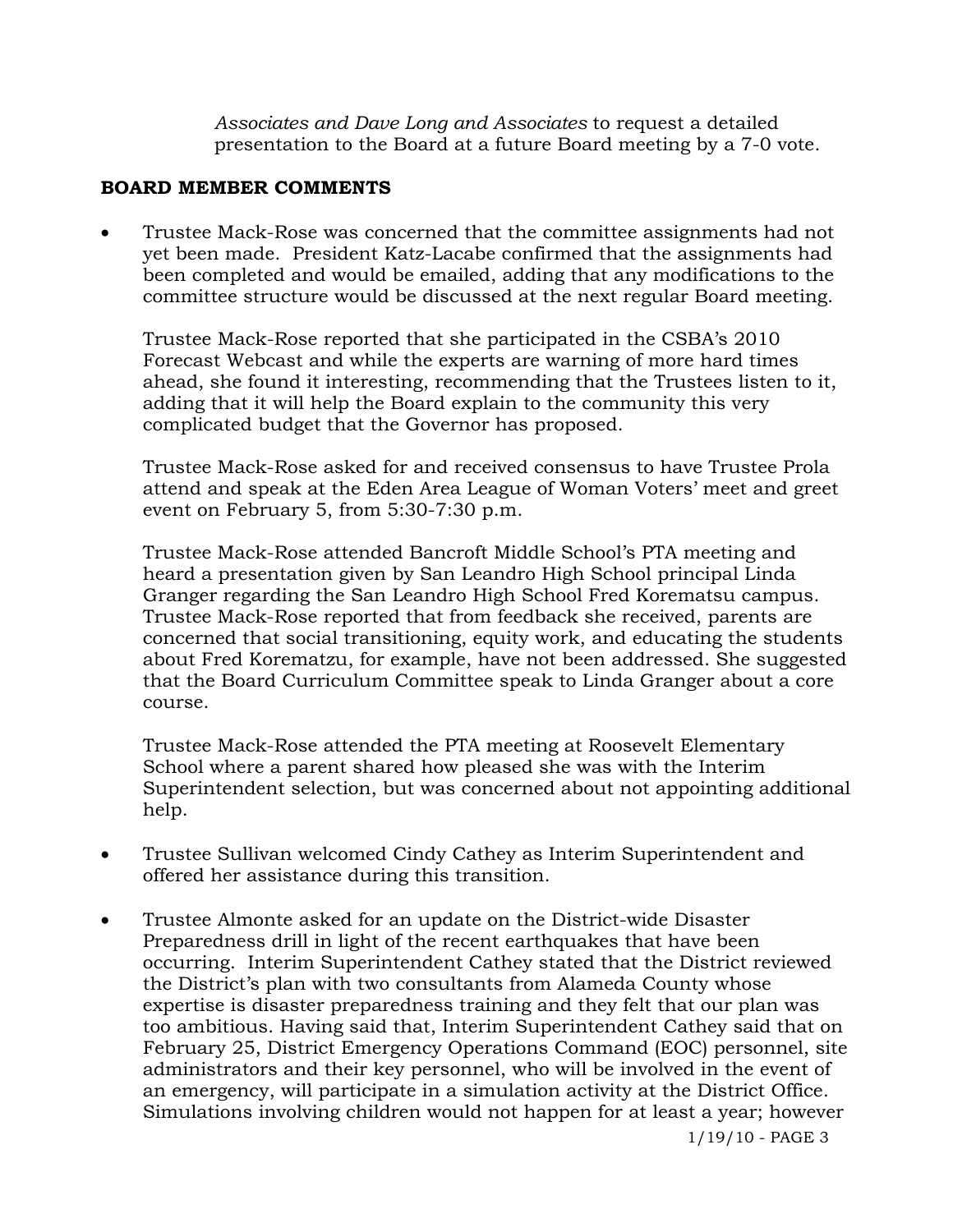the District continues to have practice drills, emergency plans are in place and EOC personnel are familiar with their role and will soon be able to train others.

• Trustee Prola commented that she received an email (which she forwarded to the Board) from a teacher stating that their site never had earthquake or fire drills. She suggested that an email be sent to the sites reminding them of the need to perform these drills on a regular basis. Interim Superintendent Cathey stated that schools are required to turn in logs every month; however, she will look into this.

Trustee Prola reminded staff to keep the traffic guards in mind when looking at the budget. She also noted that she has heard that adult schools in some Districts are overseeing the CAHSEE intervention courses and asked if it would it be possible for the District's Para-educators to enroll at the Adult School for training, thus generating ADA for them.

She complimented San Leandro High School Linda Granger on her presentation at the Bancroft PTA meeting, noting that she has heard positive comments from parents and teachers regarding improved behavior at the school since her appointment.

Trustee Prola would like to see "How the Board is going to monitor the LEA" placed on the next Discussion meeting agenda.

- Trustee Cutter would like to see a budget plan and asked Assistant Superintendent Chin-Bendib for clarification with regards to reducing administrative cuts. Ms Chin-Bendib noted that at this point in time School Services of California is recommending that the cuts should be across the board, not just at the central administration; however, at the same time District's should try and keep reductions away from instruction and principals.
- Trustee Katz-Lacabe welcomed Interim Superintendent Cathey and echoed Trustee Mack-Rose's comments made with regards to San Leandro High School principal Linda Granger and her presentation at Bancroft Middle School's PTA meeting. He also thanked Assistant Superintendent Potmesil for all of his work with regards to the superintendent search, adding that it really helped in guiding his decision.

Responding to Assistant Superintendent Potmesil regarding direction for staff pertaining to the superintendent search, Trustee Katz-Lacabe felt that what he gathered from the discussion, the Board was not certain they wanted to proceed at this time; however, the Board would be discussing this further at the January 26 Board meeting.

# **ADJOURNMENT**